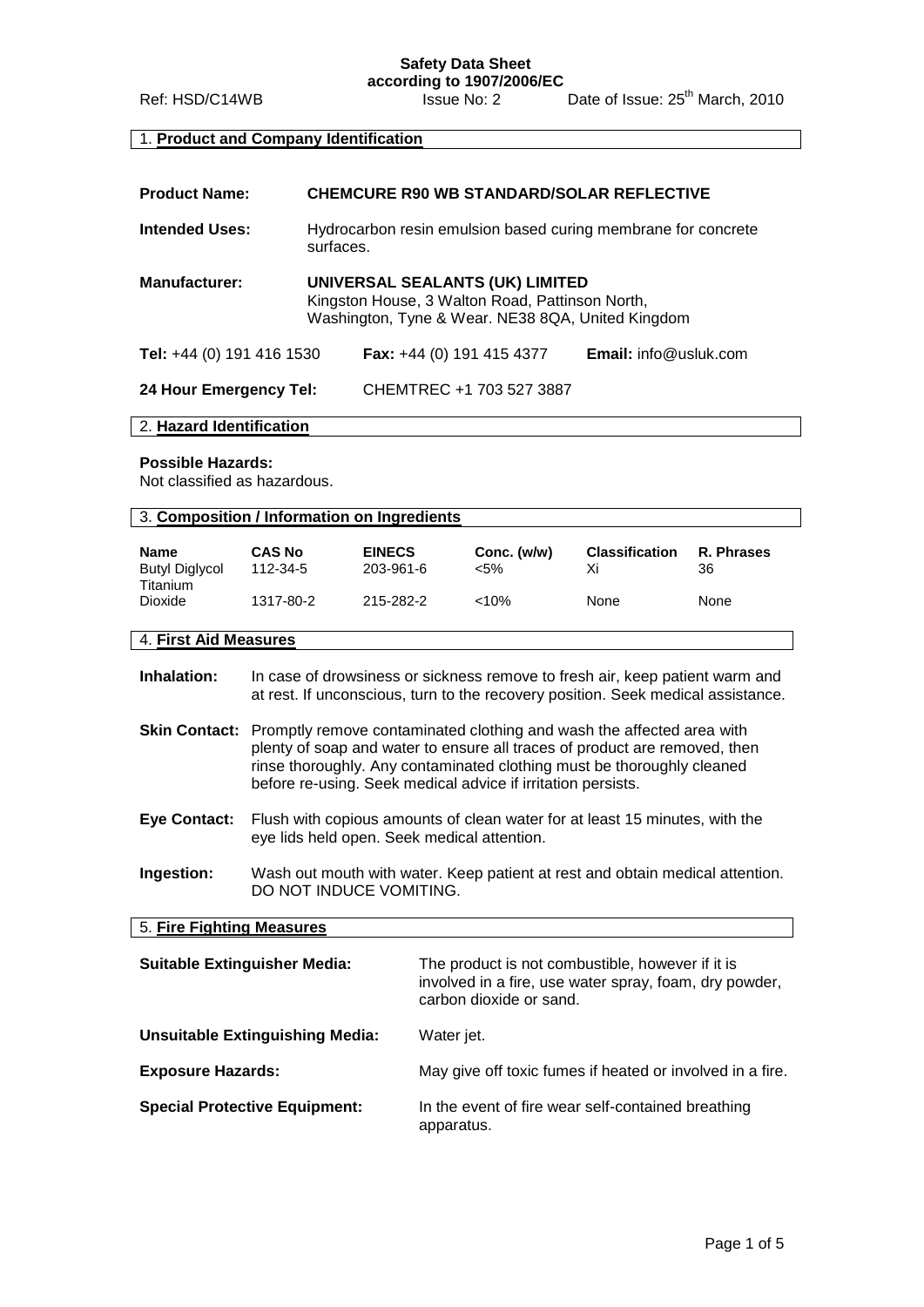# **Safety Data Sheet**

| 6. Accidental Release Measures             |                                                                                                                                                                                                                                                                                                                                                                                                     |
|--------------------------------------------|-----------------------------------------------------------------------------------------------------------------------------------------------------------------------------------------------------------------------------------------------------------------------------------------------------------------------------------------------------------------------------------------------------|
| <b>Personal Precautions:</b>               | Wear protective equipment as specified in Section 8.<br>Do not eat, drink or smoke. Avoid contact with eyes.                                                                                                                                                                                                                                                                                        |
| <b>Environmental Precautions:</b>          | Keep people and animals away. Prevent entry into<br>drains, sewers and<br>watercourses. If spillage enters drains leading to<br>sewerage works inform the local water company. If<br>spillage enters rivers or watercourses inform the<br>Environment Agency.                                                                                                                                       |
| Spillages:                                 | Cordon off area. Absorb/contain spillage using inert<br>absorbent granules, sand or earth. Transfer collected<br>material to heavy-duty plastic/steel drums and keep in<br>a well ventilated place for subsequent safe disposal.<br>See Section 13.                                                                                                                                                 |
| 7. Handling and Storage                    |                                                                                                                                                                                                                                                                                                                                                                                                     |
| Handling:                                  | No special precautions are necessary. When handling<br>unopened containers follow any relevant manual<br>handling guidance. The product is a low viscosity<br>emulsion and may present a splashing hazard during<br>use. Refer to Sections 6 and 8 if exposure to product<br>is possible. Wash thoroughly with soap and water<br>before eating, drinking or smoking, and after work.                |
| Storage:                                   | Store in original containers in a well ventilated area<br>away from heat, ignition sources or open flame.<br>Protect from frost and direct sunlight.                                                                                                                                                                                                                                                |
| 8. Exposure Controls / Personal Protection |                                                                                                                                                                                                                                                                                                                                                                                                     |
| <b>Occupational Exposure Standards:</b>    | Butyl Diglycol: 8Hr TWA 10ppm, 15min STEL 15ppm<br>WEL.<br>Titanium Dioxide: 8Hr TWA 10mg/m <sup>3</sup> (total inhalable),<br>$4mg/m3$ (respirable) WEL.<br>While the Solar Reflective Grade of this product<br>contains Titanium Dioxide which has a Workplace<br>Exposure Limit assigned to it, this material is not<br>present in powder form and is not therefore available<br>for inhalation. |
| <b>Engineering Control Measures:</b>       | Refer to any applicable COSHH assessments.<br>Engineering controls should be used where<br>practicable in preference to personal protection and<br>may include physical containment and good<br>ventilation.                                                                                                                                                                                        |
| <b>Respiratory protection:</b>             | Approved respirator and filter medium for organic<br>vaours and particulates if engineering controls are<br>unlikely to control exposure below the relevant<br>Workplace Exposure Limits. All items must conform to<br>EN149 and should be suitable for the levels of<br>contamination present in the workplace.                                                                                    |
| <b>Hand Protection:</b>                    | Wear Nitrile, PVC or Natural Rubber gloves or<br>gauntlets. These must be manufactured to EN374.                                                                                                                                                                                                                                                                                                    |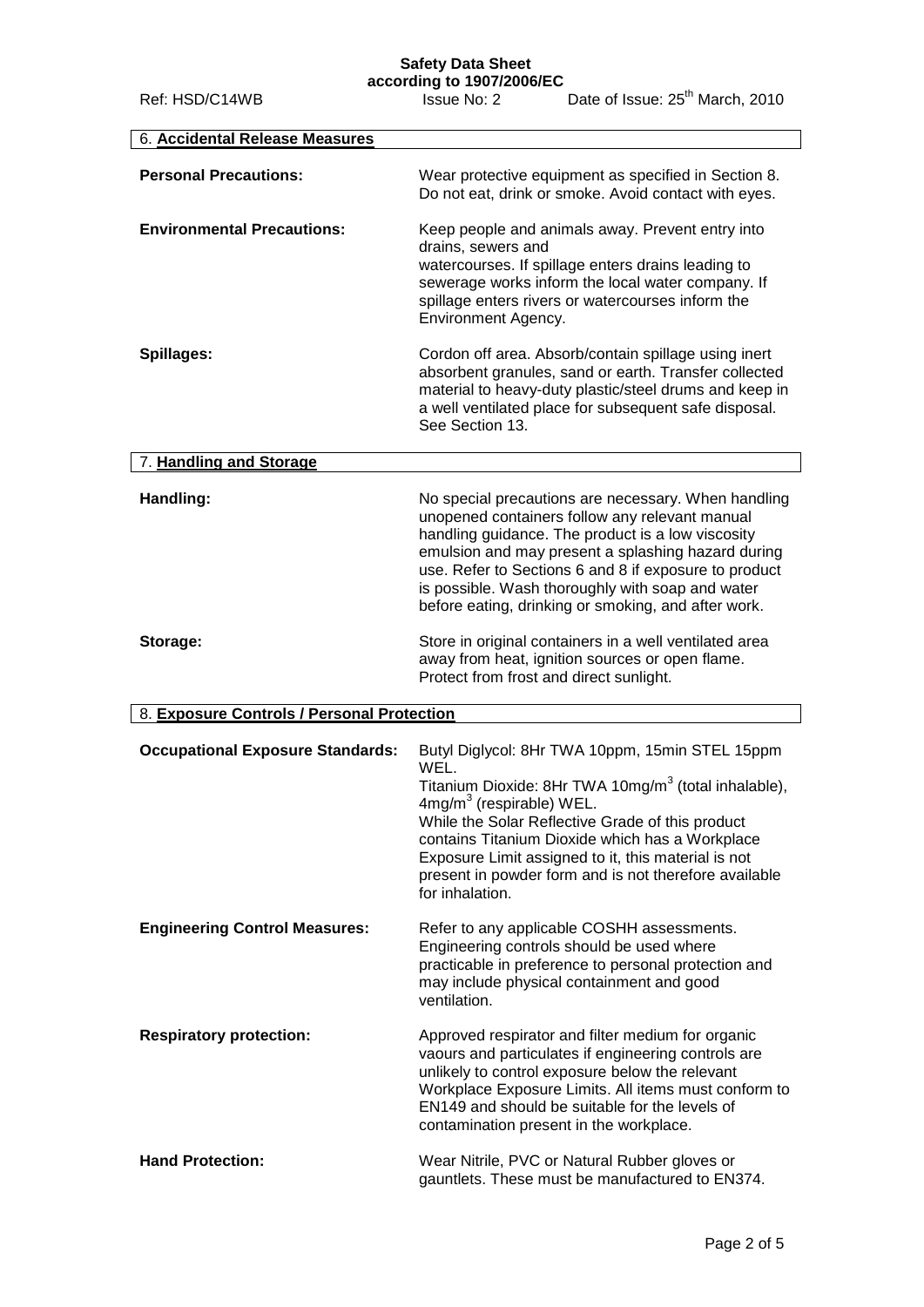|                          | according to 1907/2006/EC                                                           |                                                                                                           |
|--------------------------|-------------------------------------------------------------------------------------|-----------------------------------------------------------------------------------------------------------|
| Ref: HSD/C14WB           | Issue No: 2                                                                         | Date of Issue: 25 <sup>th</sup> March, 2010                                                               |
|                          | times.                                                                              | The material breakthrough time should be stated by<br>the glove manufacturer, and must be observed at all |
| <b>Eve Protection:</b>   | If splashing of the product is likely chemical resistant<br>goggles should be worn. |                                                                                                           |
| <b>Body Protection:</b>  | Wear suitable impervious overalls.                                                  |                                                                                                           |
| <b>Foot Protection:</b>  | Wear chemical resistant safety footwear.                                            |                                                                                                           |
| <b>Hygiene Measures:</b> | Handle in accordance with good industrial hygiene<br>and safety practice.           |                                                                                                           |

| 9. Physical and Chemical Properties |                              |                                                   |                  |                 |
|-------------------------------------|------------------------------|---------------------------------------------------|------------------|-----------------|
| Appearance:                         | Off-White or White<br>liquid | <b>Boiling Point:</b>                             |                  | $100^{\circ}$ C |
| Odour:                              | Mild                         | Vapour Pressure @ 20°C:                           |                  | As Water        |
| pH:                                 | ~10                          | Evaporation Rate (Butyl Acetate = 1):             |                  | As Water        |
| <b>Flash Point:</b>                 | Non-combustible              | <b>Flammable Limits in Air:</b>                   | Upper:<br>Lower: | N/A<br>N/A      |
| Solubility:                         |                              | Fully miscible in water Autoignition Temperature: |                  | N/A             |
| <b>Flammability:</b>                | Not Flammable                |                                                   |                  |                 |
| <b>Specific Gravity:</b>            | $-1.00$                      |                                                   |                  |                 |
| 10. Stability and Reactivity        |                              |                                                   |                  |                 |

| <b>Stability:</b>          | Stable under normal conditions (see Section 7). |
|----------------------------|-------------------------------------------------|
| <b>Materials to Avoid:</b> | Acids and metal salts may cause coagulation.    |

**Hazardous Decomposition Products:** Oxides of carbon.

| 11. Toxicological Information |  |
|-------------------------------|--|
|-------------------------------|--|

There is no data available on the product itself. It is not classified as hazardous to health provided it is correctly used in accordance with the given recommendations.

| Inhalation: | No adverse effects are to be anticipated.                                                                                                                                                                                     |
|-------------|-------------------------------------------------------------------------------------------------------------------------------------------------------------------------------------------------------------------------------|
| Skin:       | Short single exposure is unlikely to cause skin irritation but prolonged<br>contact may lead to irritation, dryness and possibly dermatitis. Skin<br>absorption is unlikely to occur due to the physical form of the product. |
| Eye:        | May cause slight temporary irritation. Corneal injury is unlikely.                                                                                                                                                            |
| Ingestion:  | Single dose oral toxicity is low. No hazards are to be anticipated from<br>swallowing small amounts incidental to normal industrial handling.                                                                                 |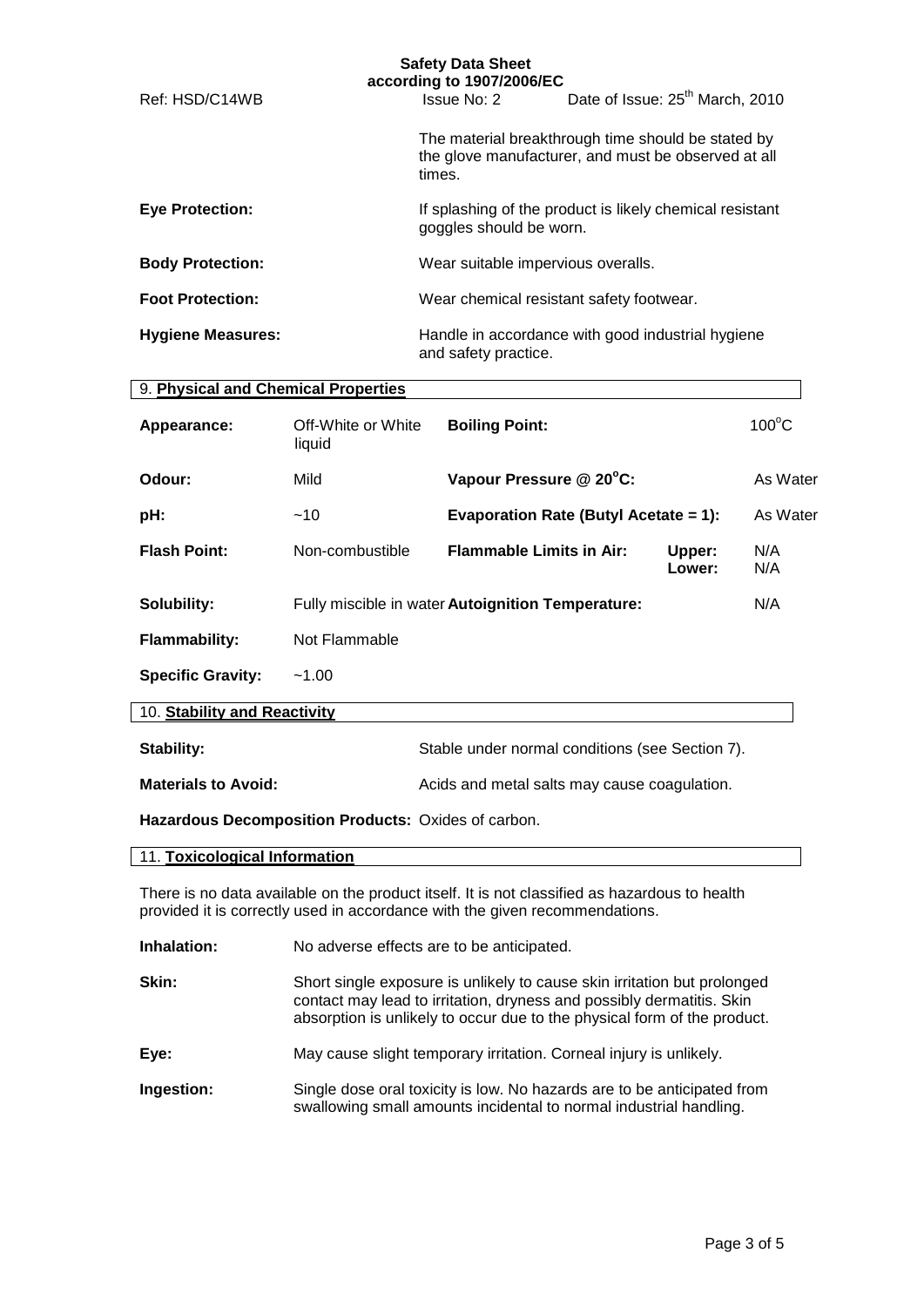#### **Safety Data Sheet according to 1907/2006/EC**

Ref: HSD/C14WB Issue No: 2 Date of Issue: 25<sup>th</sup> March, 2010

#### 12. **Ecological Information**

There is no data available on the product itself. The following information is derived from similar materials.

The product can be virtually eliminated from water by abiotic process, e.g. adsorption onto activated sludge in suitable effluent treatment plants. If the product is correctly discharged into adapted biological treatment plants, the degrading action of the activated sludge will not be affected. No negative ecological effects are to be expected according to the present state of knowledge.

# 13. **Disposal Considerations**

Waste product must not be discharged directly to drains or waterways without treatment. Disposal of product, solid waste and packaging should always comply with local, national or EU regulations and in compliance with the Environmental Protection (Duty of Care) Regulations 1991, and be undertaken by an authorised contractor.

#### 14. **Transport Information**

Not classified as dangerous in the meaning of the transport regulations.

#### 15. **Regulatory Information**

## **EU Classification and Labelling Particulars: Not classified as hazardous and therefore does not require labelling.**

| <b>Designated Name:</b>          | CHEMCURE R90 WB STANDARD/SOLAR REFLECTIVE                                                                                                                                                                                                                                                                                                                                |  |
|----------------------------------|--------------------------------------------------------------------------------------------------------------------------------------------------------------------------------------------------------------------------------------------------------------------------------------------------------------------------------------------------------------------------|--|
| <b>Classification:</b>           | Not classified as hazardous                                                                                                                                                                                                                                                                                                                                              |  |
| Indication(s) of Danger:         | N/A                                                                                                                                                                                                                                                                                                                                                                      |  |
| <b>Risk and Safety Phrases:</b>  |                                                                                                                                                                                                                                                                                                                                                                          |  |
| S26:                             | In case of contact with eyes, rinse immediately with plenty of<br>water and seek medical advice.                                                                                                                                                                                                                                                                         |  |
| S37/39:                          | Wear suitable gloves and eye/face protection.                                                                                                                                                                                                                                                                                                                            |  |
| <b>UK Guidance Publications:</b> | EH40; Occupational Exposure Limits, HSE. Revised annually.<br>EH26; Occupational Skin Diseases - Health and Safety<br>Precautions, HSE.<br><b>COSHH Essentials, HSE</b>                                                                                                                                                                                                  |  |
| <b>UK Legislation:</b>           | Health and Safety at Work, etc Act, 1974, and relevant<br><b>Statutory Provisions.</b><br>Control of Substances Hazardous to Health Regulations, 1999.<br>The Manual Handling Operations Regulations, 1992.<br>The Personal Protective Equipment at Work Regulations,<br>1992.<br>Chemicals (Hazard Information and Packaging for Supply)<br>Regulations, 2002 - CHIP 3. |  |

## 16. **Other Information**

## **Full Text of R-Phrases Referred to above:**

R36: Irritating to eyes.